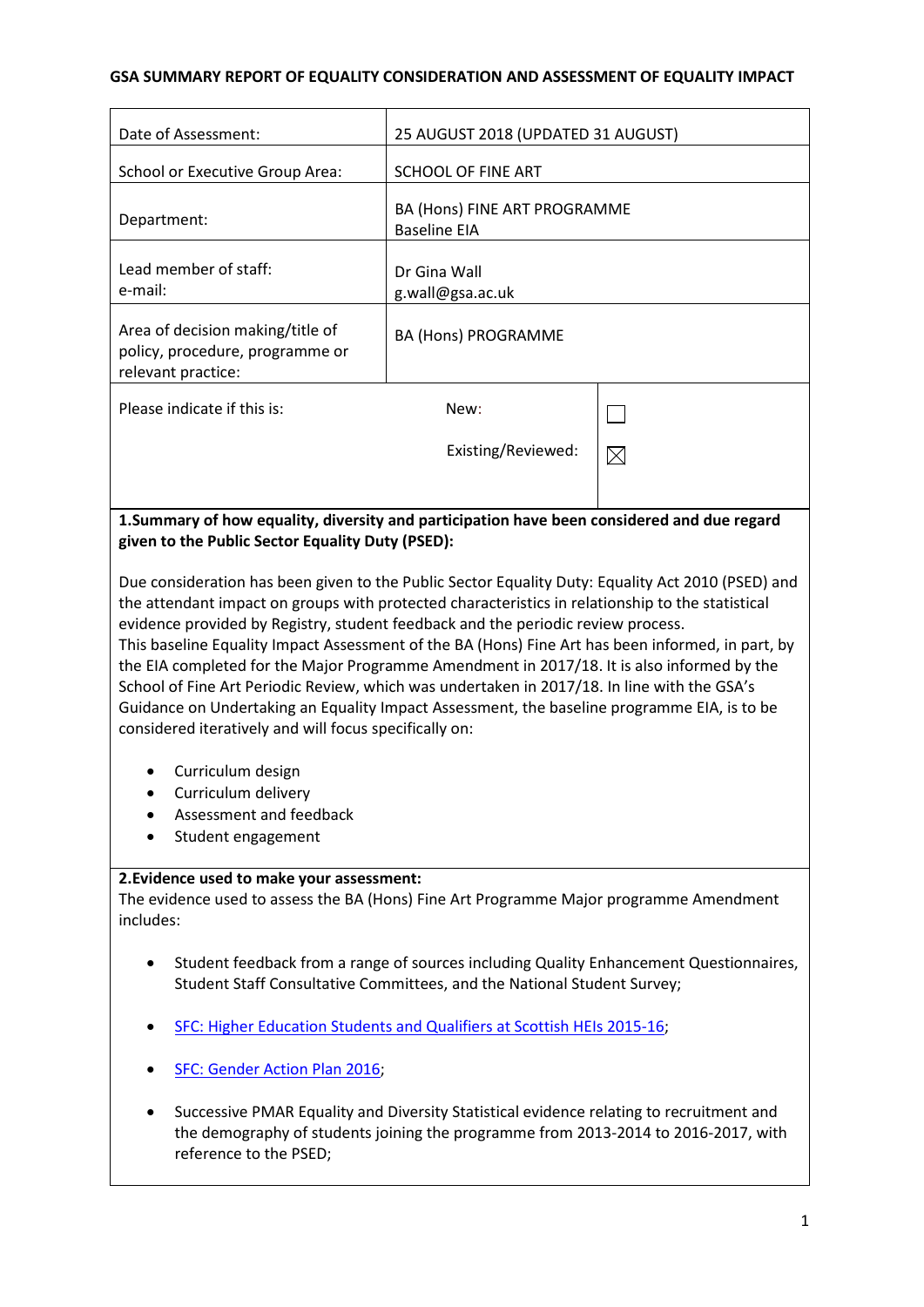- Consultation with staff and students as the periodic review and major programme amendments process has unfolded;
- Consideration of the student recruitment strategy with regard to protected characteristics;
- External Examiner Reports.

#### **3.Outline any positive or negative impacts you have identified:**

- Curriculum design
- Curriculum delivery
- Assessment and feedback
- Student engagement

#### **Curriculum design**

#### **Positive Impact:**

The Fine Art Critical Studies course specifications and curriculum have now been amended (29.08.18) reducing the summative assessment loading by utilising a 20 credit rather than 10 credit framework. This will increase the formative feedback opportunities for students which will be to the benefit of the entire cohort but particularly those students with specific learning differences (disability), and returners to education after lapse of time (age).

The work undertaken to date to review the curriculum content with the aim that it is representative of a broad range of subject positions which has the potential to impact positively in relation to PSED, especially in relation to race, disability, gender reassignment, sex and sexual orientation. Although not the exclusive responsibility of the FACS team, this development has the power to foster good relations between different groups of students and the wider community. As previously reported, it is important to acknowledge that this is work which requires care and attention in approach, it will require support from subject experts and will take several iterations before we fulfil our aims. In the intervening period between the writing of this EIA and the EIA which assessed the Major Modifications to the BA Hons Fine Art Programme, the FACS team has been restructured to create a smaller number of permanent positions as opposed to a highly fractional temporary staff team. This has been essential work, and absolutely critical to the ongoing stability of the Department and student experience. This is itself should have a positive impact in terms of PSED. However, as a result, a number of unintended and unforeseen expertise gaps have opened up, these are specifically in: Intersectional Feminism, Queer Theory and Postcolonial Studies. As this is highly pertinent for GSA more broadly, strategic recruitment may be the only way to address this expertise gap to complement the Department's existing expertise, so that together its staff can address student interests and concerns in effective and meaningful ways.

The Programme Aims and ILOs are have been reconfigured to ensure that they are aligned with the QAA benchmark Statements. This work has been undertaken to ensure that graduate skills are developed and clearly articulated through the programme. This includes the inclusion of specific Aims and ILOS relating to enterprise and professional skills, ethics and safe working practices. This will be a positive impact for students/graduates as it will enable clearer articulation of *graduateness* in terms of skills, capacities and capabilities. Clearly mapping graduate skills development through the programme supports the understanding that these skills are acquired and developed rather than being innate or the preserve of a particular group. It is anticipated that this work will include careful examination of any differentials in both attainment and employment destinations between students from different protected groups.

The recent NSS results point to the fact that the School of Fine Art needs to make a step change in its strategic enhancement of learning, which is currently focussed upon the productive alignment of Academic Discipline, People (students and staff), to develop robust Communities for Learning.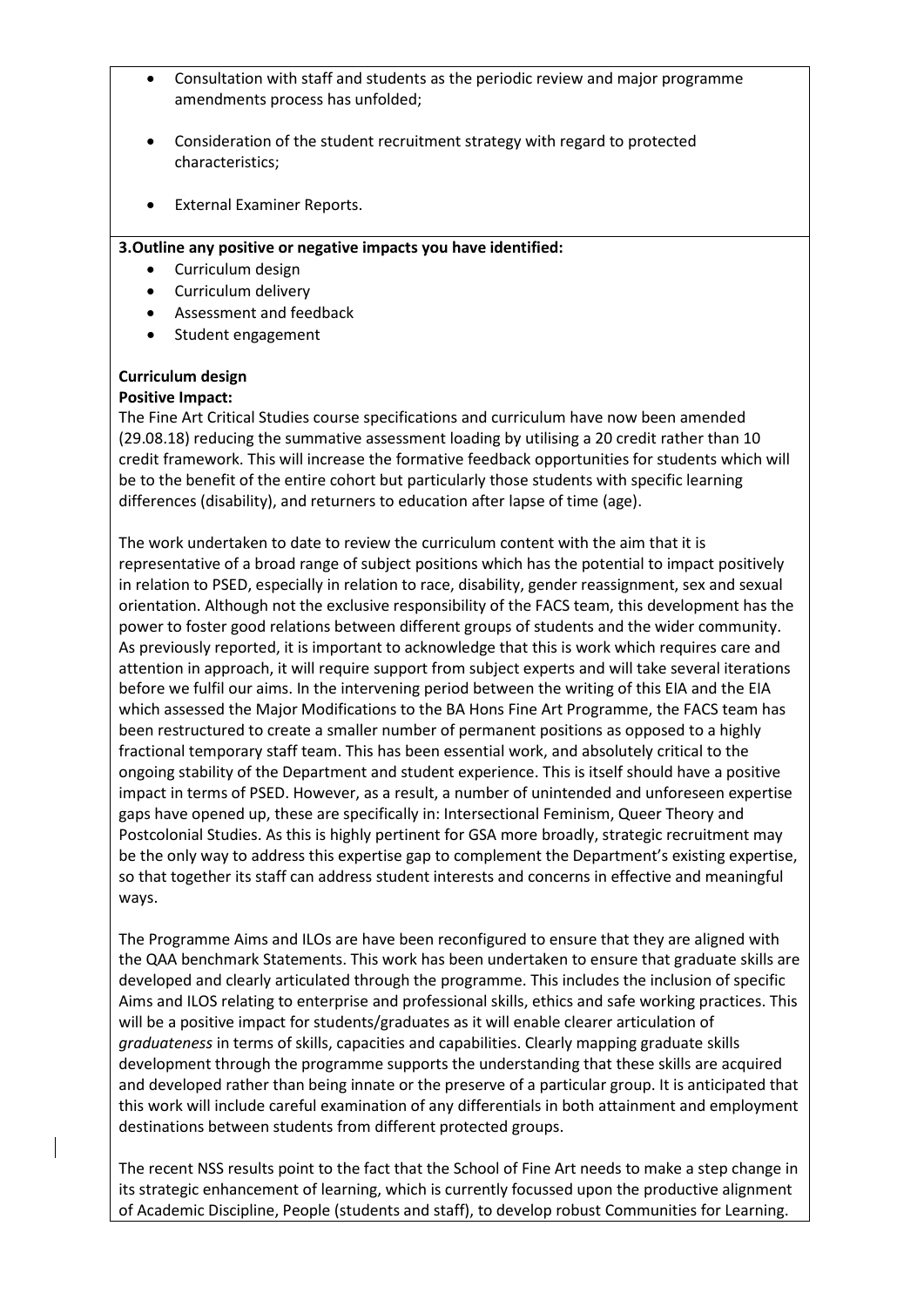Key to this is the development of opportunities for Integrated Study which place the student at the centre of learning. Nested around this are commitments to enhancement which aim to reduce duplication, confused communication, and increased clarity for students about their studies. We conclude that the benefit will be felt across the student cohort as a whole with positive impact for disabled students, for example those with specific learning difficulties, mental health conditions and neuro diversity.

## **Assessment and feedback**

A highly positive development which was initiated during 2017/18 was the delivery of Assessment Feedback to students in advance of the feedback session (by email). This had a positive impact upon all students but its benefit in terms of PSED relates to the processing time that it gives students, particularly those with specific learning difficulties, mental health conditions and neuro diversity. The delivery of feedback in advance aids students with anxiety to manage the emotional complexity of the situation and prepare questions for staff in advance. It also opens up the time for students to discuss feedback with other students, friends, family or care workers if required. Working in this way should move the emphasis towards improving performance rather than judging ability.

# **Potential for Negative Impacts:**

#### **Curriculum Design**

Although the content for the new Mack 1 and Mack 2 courses is currently being developed separately to the BA (Hons) Fine Art Major courses, (albeit with representation from Fine Art), this has precipitated the review of the First Year Experience due to the impact on the credit across the remainder of SCQF 7. One of the main issues pertaining to the current curriculum development is the distribution of the learning hours across Year 1 of the programme which has the potential for positive impact across the entire student cohort if handled carefully. If this is not well managed, there is the potential for the greatest negative impact to be felt by those students with disabilities, pregnancy, maternity and those with caring responsibilities. Impacts may also be felt by race given our Overseas student demographic, a proportion for whom English will not be their first language. We aim to build much of this planning in to the following stages of the curriculum development but need to retain clear sight of this as we move forward.

The BA (Hons) Fine Art does not currently have a part-time route which impacts negatively upon a number of groups, particularly disabilities (such as long-term illness), pregnancy, maternity and those with caring responsibilities and age. Although the current programme does not include plans to introduce a part-time route, the School of Fine Art is committed to exploring the options for part-time study. This would include a review of the fee structure and a review of the demand for study of this kind, given the gradual but substantial drop (-27% since 2006/07) in part-time students in Scotland (*Source*: [SFC: Higher Education Students and Qualifiers at Scottish HEIs 2015-](http://www.sfc.ac.uk/web/FILES/Statistical_publications_SFCST062017_HigherEducationStudentsandQualifiersatS/SFCST062017_HE_Students_and_Qualifiers_2015-16.pdf) [16\)](http://www.sfc.ac.uk/web/FILES/Statistical_publications_SFCST062017_HigherEducationStudentsandQualifiersatS/SFCST062017_HE_Students_and_Qualifiers_2015-16.pdf). Notwithstanding this observation, the rationale for undertaking a development of this kind would be motivated by the drive to widen participation and advance equality, rather than opening a particular educational market.

#### **Curriculum Delivery**

In recent years a high proportion of GSA students have become deeply engaged in identity politics and diversity studies and are requesting more of this content within the FACS curriculum. These requests are made via local student feedback channels such as SSCCs, QEQs, the Director's Forum, Boards of Studies and the FACS curriculum development consultation in 2017-18 as well as through the NSS. Further evidence of students' commitment to and interest in these subjects is found in the recent establishment of two new GSA student societies, the Intersectional Feminist Society and the People of Colour Society. The growth of interest in diversity studies is part of an international Higher Education student movement calling for a decolonising of the curriculum, as seen in South Africa's 'Rhodes Must Fall' campaign and the UK's National Union of Students 'Why is My Curriculum White?' initiative. Currently, GSA is lacking teaching and research expertise in diversity studies and therefore filling this gap should be treated as an urgent strategic priority, specifically Intersectional Feminism, Queer Theory and Postcolonial Studies.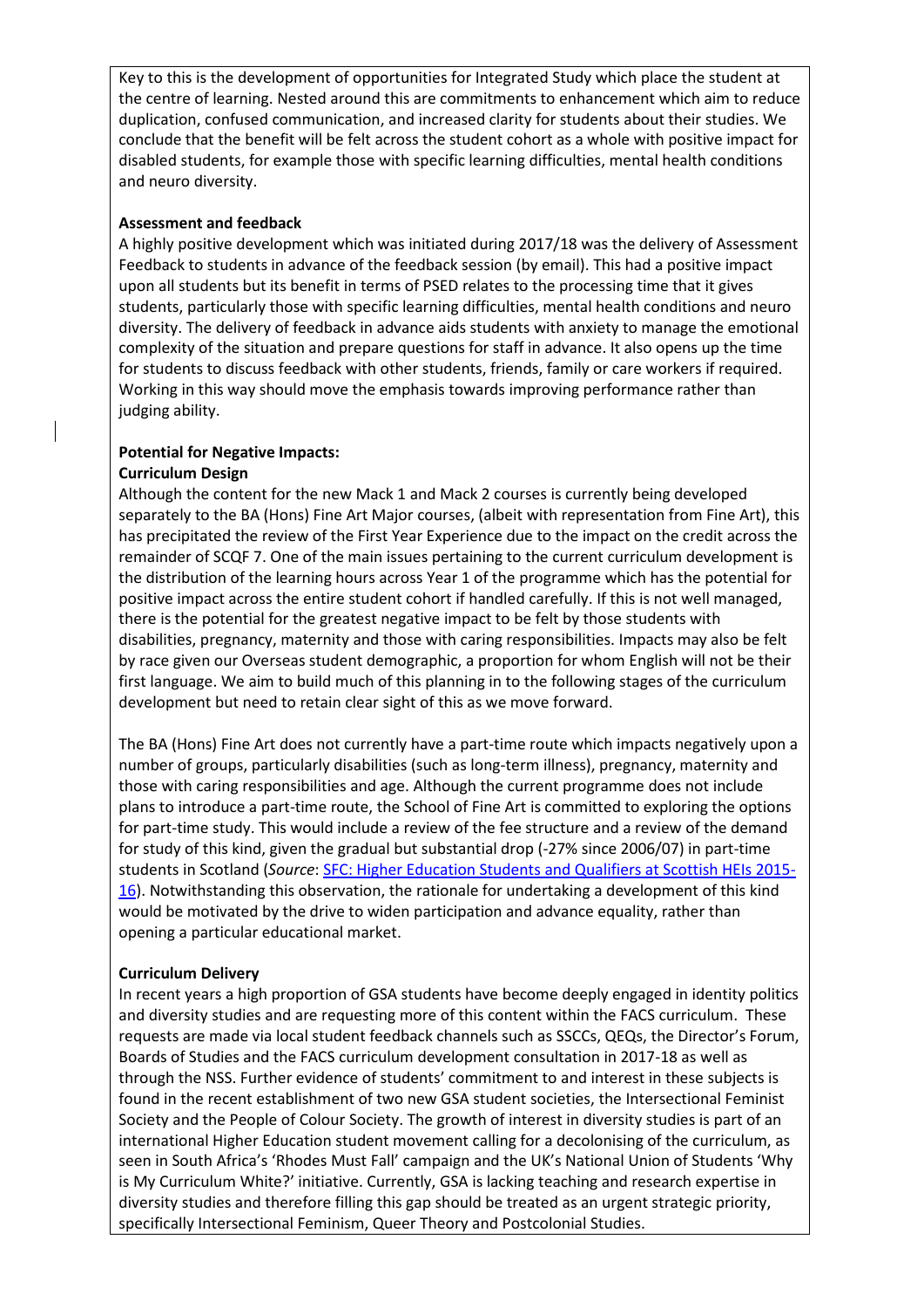## **Promotion of positive impacts: Studio learning**

Studio-based course curriculum is largely determined by the individual practice and learning intentions of each student. Students identify their own programme of study (particularly in the later stages of the programme when this is formalised in documented format) and tutorials and assessment feedback offer the opportunity for individual guidance. Student critiques and seminars encourage students to develop their knowledge, understanding and practice in response to a broad field of critical debate and discourse. Individualised learning enables students to pursue topics of particular interest, opening the possibility for issue based response which aligns with students' experiences. In this regard, studio learning promotes positive impacts as students take their individual concerns into the learning space for critical debate.

## **Lectures and seminars**

The lecture and seminar-based courses foster the positive contribution of others. In seminars students are encouraged to situate their work in a broad context and to gain an advanced appreciation of the critical perspective of their peers and of other contributors to their field of enquiry. Work needs to be undertaken to ensure that the School of Fine Art makes the fullest use of Lecture Capture for the benefit of all students. This will have a positive impact on students with specific learning difficulties, anxiety, neuro diversity and caring responsibilities. It may also assist students who are returning to study after a lapse of time (age).

## **Critical Feedback**

Studio learning is premised upon students' robust engagement with critical debate and discourse. One of the primary mechanisms to facilitate this is the crit or critical feedback session. The crit is a learning space which is either tutor or peer-led. The parameters of the crit should be clearly established and the potential for negative impact carefully managed as student expectations of this learning space become increasingly divergent. By and large staff manage this very well but there is the potential to enhance the running of critical feedback sessions through targeted staff development around unconscious bias and good feedback practice. Necessary adjustments should be made for students whose IRF, linguistic competence or protected characteristic prevent them from verbal presentation or contribution.

## **Recruitment**

Enrolment statistics indicate very clearly that work needs to be done to encourage applications from a broader demographic to ensure that the student cohort is diverse and representative of a range of ethnic backgrounds. The overwhelming majority of the students on the BA (Hons) Fine Art programme in 2016/17 identified as White: **82%** with 48% White, 32% White Scottish and 2% Other White. The next largest demographic is Chinese 5% and Other Asian 3%. 4% of students refused to provide information. Of immediate concern is the lack of representation of the British Asian and Black British community on the BA (Hons) Fine Art. There is a need to develop recruitment strategies to support the fine art disciplines to be seen as a positive destination for study amongst school leavers from diverse ethnic backgrounds. These strategies, like those to tackle the under-representation of males detailed below, need to be nuanced and take cognisance of the current barriers to application.

In terms of the targets outlined in the SFC'[s Gender Action Plan 2016](http://www.sfc.ac.uk/web/FILES/Corporate_publications_SFCCP052016_GenderActionPlan/SFCCP052016_Gender_Action_Plan.pdf) which aim for the threshold of representation to be no greater than 75%-25% by 2030, the BA (Hons) Fine Art sits below the borderline by global number. From 2013/14, the figures fluctuate between 29.2%/31.8% Male to 70.8%/68.2% Female. 2016/17 saw a global figure of 27.8% Male; 70.6% Female; 1.6% neither Male nor Female. However, the ratio for specific Departments varies: over the last four years the variant was SEA (71.5-80%); P&P (68.5-72.3%) and FAP (56-60%). There does seem to be a general upward trend in the number of Female students studying SEA with a high of 80% in 2016/17, which puts SEA inside the extreme gender imbalance category (+75%). Although we acknowledge that there is always likely to be a higher proportion of female students in all of our Departments, specific, highly nuanced Departmental recruitment plans will need to be devised if we are to begin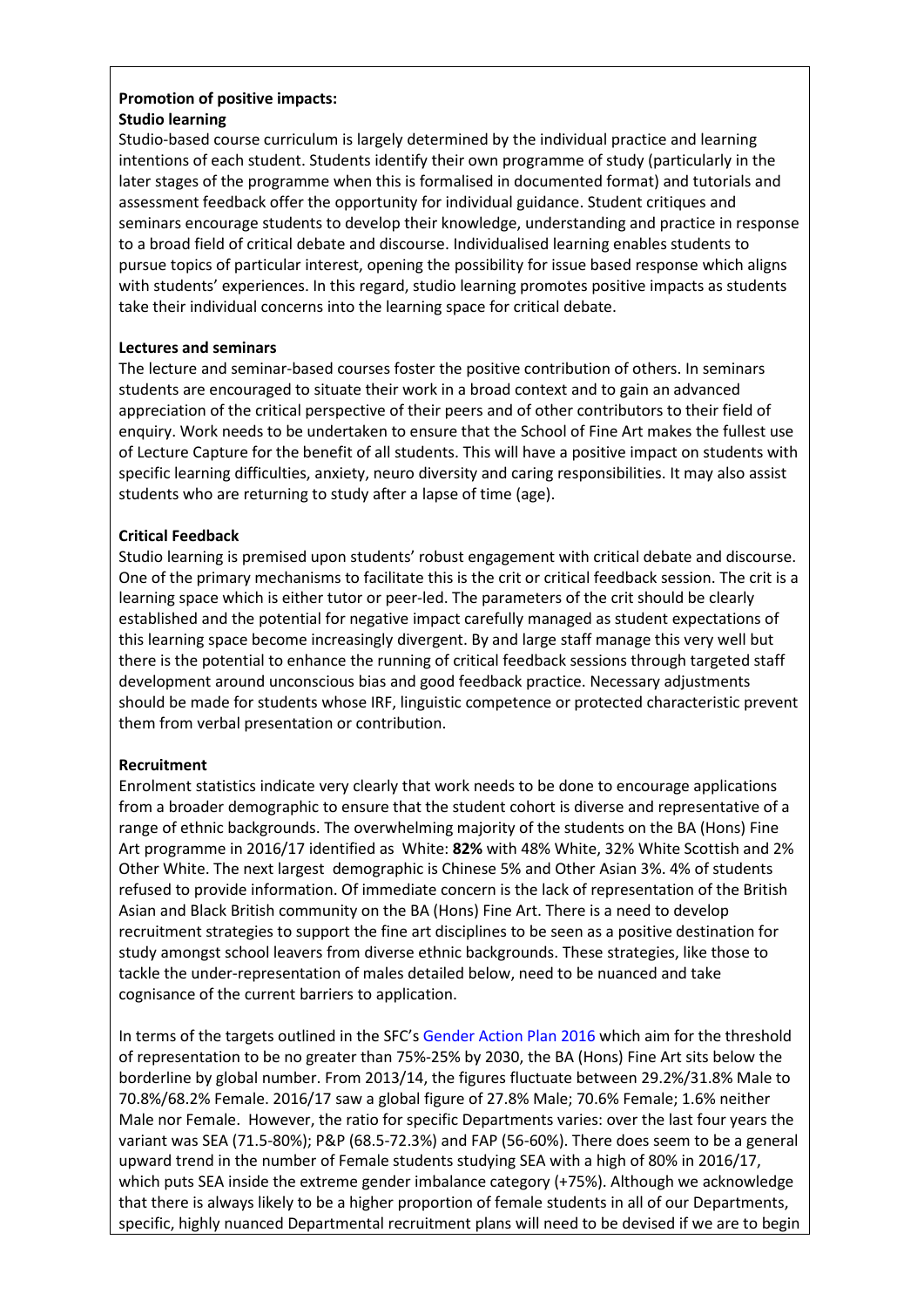#### to tackle this trend.

Becoming more attractive to under-represented groups is reliant upon us taking steps to diversify our staffing base. Although this is no substitute for a longer-term plan for the diversification of staffing, a central focus will be ensuring that visiting staff represent gender and ethnic diversity, allowing for a range of voices and perspectives to be heard. The employment of visiting tutors will be informed by equality considerations.

## **Assessment and feedback**

The NSS results have consistently pointed to the fact that work requires to be undertaken in relation to Assessment and Feedback. This has been addressed in part by the structure of the feedback mechanism which was changed in 2017/18 (see above). Further enhancements are required to make Assessment and Feedback more transparent to all students but with the potential for positive impact upon students with specific learning difficulties, mental health conditions and neuro diversity. The provision of clear feedback to students which explains attainment of ILOs using clearly articulated criteria for assessment. This will require a three pronged approach:

- i) The development of Assessment Criteria which describe the benchmark for the attainment of the relevant ILOs;
- ii) The development of simplified, student friendly course ILOs mapped to the Programme ILOs;
- iii) Staff Development in Good Assessment and Feedback practice and the sharing of good practice.

## **Student engagement**

Student engagement here refers to the engagement if students in the co-design of curricula through formal student engagement activities, and the initiation of more frequent, routine opportunities for students to provide feedback on their learning experience and consequently make a contribution to the course content and delivery.

GSA utilises a number of methods to elicit feedback from students, these include high level surveys, formal committee structures, Heads of Department Class Rep Meetings and Institutional Fora (for example the Director's Forum). The Quality Enhancement Questionnaires (QEQs) used historically by the School of Fine Art have been highly narrative based and difficult to analyse as they lack quantitative detail.

The Programme Team (PL, HoDs) along with the SoFA L&T Forum will review the opportunities for students to feed back on the programme with a view to ensuring all voices can be heard, especially those students whose specific needs make voicing concerns in larger groups difficult. **4.Actions you have taken or planned as a result of your findings:**

| <b>Action</b>                    | <b>Equality Impact</b> | Person               | Time frame |
|----------------------------------|------------------------|----------------------|------------|
|                                  |                        | responsible          |            |
| Develop Assessment Criteria      | Advance equality       | BA (Hons) Fine Art   | 2018/19    |
| which describe the benchmark     |                        | Programme Leader;    |            |
| for attainment of the relevant   |                        | Undergraduate        |            |
| <b>ILOS</b>                      |                        | Team                 |            |
| Develop simplified, student      | Advance equality       | BA (Hons) Fine Art   | 2018/19    |
| friendly course ILOs mapped to   |                        | Programme Leader;    |            |
| the Programme ILOs               |                        | Undergraduate        |            |
|                                  |                        | Team; Teaching staff |            |
| Staff Development in Good        | Advance equality       | BA (Hons) Fine Art   | 2018/19    |
| Assessment and Feedback          | Foster good relations  | Programme Leader;    |            |
| practice and the sharing of good |                        | Undergraduate        |            |
| practice, unconscious bias       |                        | Team; Teaching staff |            |
| training                         |                        |                      |            |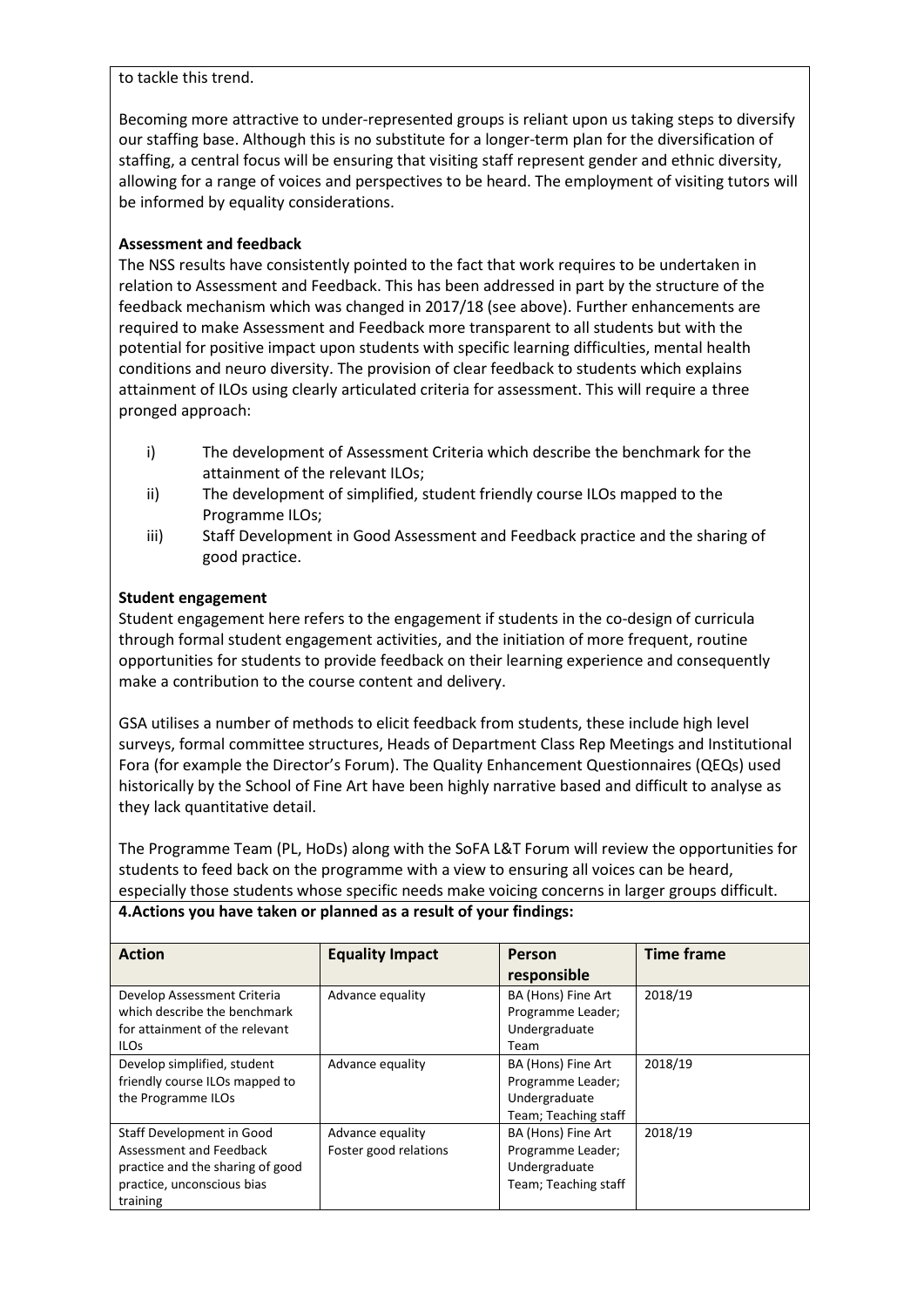| Review student to staff feedback<br>mechanisms on all courses                                                                                                                    | Advance equality                                                      | BA (Hons) Fine Art<br>Programme Leader;<br>Undergraduate<br>Team | 2018/19                                                                                                                                                    |
|----------------------------------------------------------------------------------------------------------------------------------------------------------------------------------|-----------------------------------------------------------------------|------------------------------------------------------------------|------------------------------------------------------------------------------------------------------------------------------------------------------------|
| School of Fine Art to review use<br>of Lecture Capture across<br>programmes and external events.<br>Consider the purchase of<br>dedicated laptops for use at<br>external venues. | Advance equality                                                      | DHoS; HoS; UG<br>HoDS; PGPLs; ASM                                | 2018/19                                                                                                                                                    |
| Introduce a robust statement on<br><b>Ethical Good Practice in</b><br>specifications and<br>documentation.                                                                       | Advance equality<br>Foster good relations                             | BA (Hons) Fine Art<br>Programme Leader;<br>Undergraduate<br>Team | 2018/19<br>Complete for Programme<br>Specification                                                                                                         |
| Introduce a robust statement on<br>Health & Safety in specifications.                                                                                                            | Advance equality<br>Foster good relations                             | BA (Hons) Fine Art<br>Programme Leader;<br>Undergraduate<br>Team | 2018/19<br>Complete for Programme<br>Specification                                                                                                         |
| Distribution of the learning hours<br>across Year 1 of the programme<br>(120 credits at SCQF 7)                                                                                  | Advance equality                                                      | BA (Hons) Fine Art<br>Programme Leader;<br>Undergraduate<br>Team | 2017/18 (course<br>specifications)<br>2018/19 (course<br>development)<br>Under the purview of the<br><b>FYE Curriculum</b><br>Development Working<br>Group |
| FACS course specification rewrite                                                                                                                                                | Advance equality                                                      | Head of<br>Department: Fine<br><b>Art Critical Studies</b>       | 2017/18<br>First stage complete                                                                                                                            |
| FACS curriculum content<br>development                                                                                                                                           | Eliminate discrimination<br>Advance equality<br>Foster good relations | Head of<br>Department: Fine<br><b>Art Critical Studies</b>       | 2017/18<br>First stage complete                                                                                                                            |
| Studio 4 ILO review and<br>development                                                                                                                                           | Advance equality                                                      | BA (Hons) Fine Art<br>Programme Leader;<br>Undergraduate<br>Team | 2017/18<br>Complete                                                                                                                                        |
| Programme Aims ILO mapping:<br>QAA Subject Benchmark<br><b>Statements</b>                                                                                                        | Advance equality                                                      | BA (Hons) Fine Art<br>Programme Leader;<br>Undergraduate<br>Team | 2017/18<br>Complete                                                                                                                                        |
| Review of part-time routes at<br>undergraduate in the School of<br>Fine Art                                                                                                      | Advance equality of<br>opportunity                                    | BA (Hons) Fine Art<br>Programme Leader;<br>Undergraduate<br>Team | 2019/20                                                                                                                                                    |
| Recruitment (students); develop<br>strategies to diversify application<br>by gender and ethnicity                                                                                | Eliminate discrimination<br>Advance equality<br>Foster good relations | Heads of<br>Department<br>(Studio);<br>Undergraduate<br>Team     | During 2018/19 for<br>2019/20 entry                                                                                                                        |
| Staffing: develop strategies to<br>diversify staff base: short-term<br>and long-term                                                                                             | Eliminate discrimination<br>Advance equality<br>Foster good relations | DHoS; HoS                                                        | Commenced in 2017/18<br>SoFA strategy<br>development 2018/19<br>(GSA aligned with Equality<br>Outcomes 2017-21)                                            |
| Complete s full baseline EIA for<br>the BA (Hons) Fine Art<br>programme                                                                                                          | Eliminate discrimination<br>Advance equality<br>Foster good relations | BA (Hons) Fine Art<br>Programme Leader;<br>Undergraduate<br>Team | September 2018                                                                                                                                             |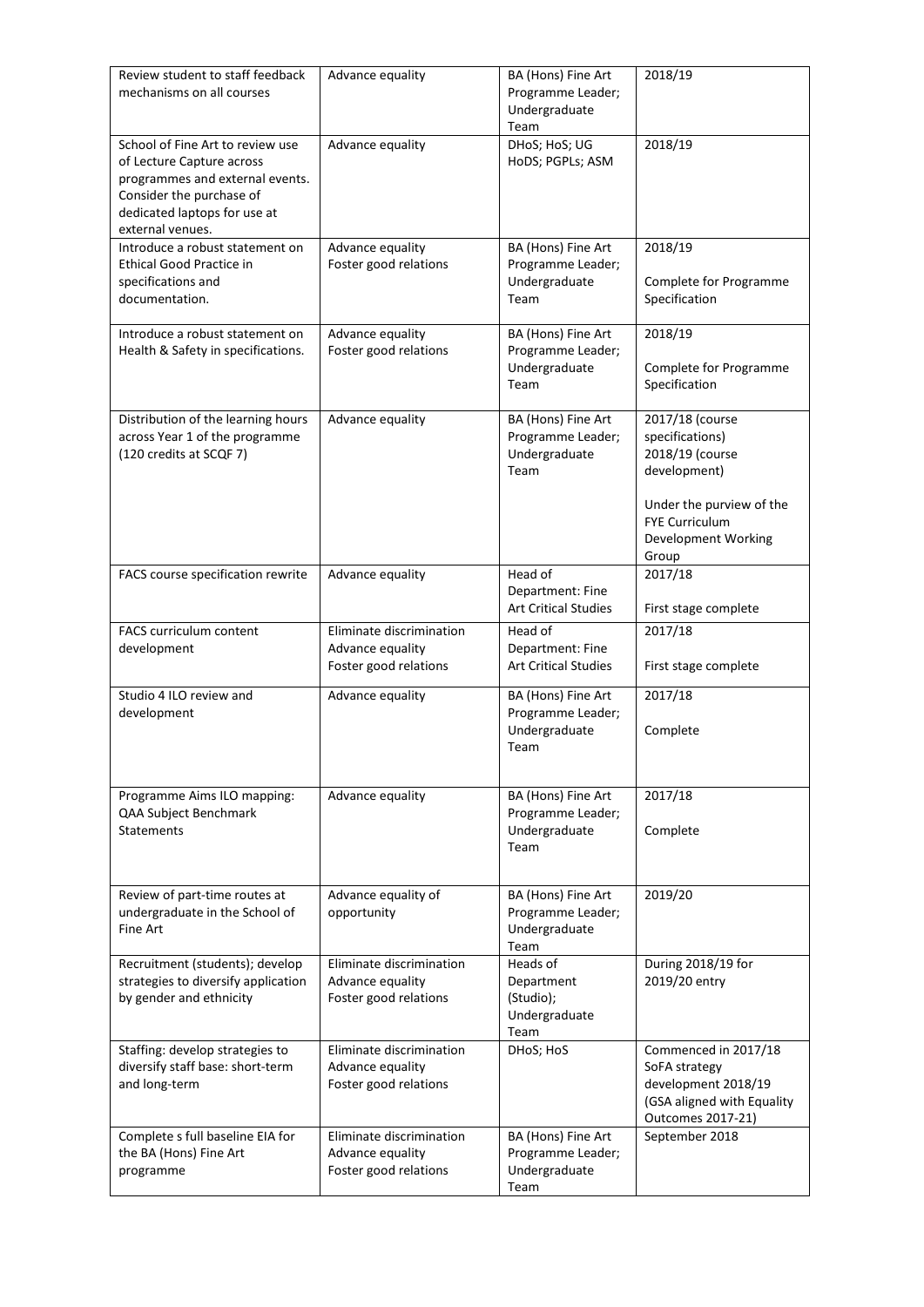**5. Where/when will progress and the outcomes of your actions be reported and reviewed:** All actions will be included in programme level annual quality enhancement action plan and reported upon through the Programme Monitoring Annual Report (PMAR) process and as part of a Periodic Review with the Programme Team. All quantitative and qualitative data collated over the academic year will be reported and examined in the annual PMAR process. Some actions will be delivered this session (2018/19) but work to deliver others will commence in 2018/19 for delivery in 2019/20.

Iterative consideration of equality impact will be a key element of implementing and evaluating action and this is expected to mainstream PSED relevant activity within annual quality enhancement plans on an ongoing basis.

**6. How will your actions and intended outcomes contribute to the delivery of GSA's equality outcomes:**

The actions and outcomes of this EIA fully align with GSA's Equality Outcomes 2017-2021 by:

- Ensuring that the programme recruitment model supports GSA's commitment to increase the number of students from under-represented groups (EO: 3)
- Ensuring that the programme continues to be responsive to mainstreaming in its design and delivery thus promoting ethical good practice as central to it (EO: 1 and EO: 2)
- Ensuring that the programme continues to promote good practice in Health and Safety thus supporting the needs of all students (EO: 1 and EO: 2)
- Engaging all staff and student in curriculum development in terms of scholarly and research activity and the potential for the enhancement of curriculum that further supports a diversity of perspectives thus enabling students to operate within an international context. (EO: 1 and EO: 2)
- Developing a diverse body of staff to engage in learning and teaching (EO: 5)

## **The outcome of your assessment:**

| No action (no potential for negative or positive impact) |              |
|----------------------------------------------------------|--------------|
| Action to remove barriers/mitigate negative impact       | $\mathbb{X}$ |
| Action to promote positive impact                        |              |

#### **Sign-off, authorisation and publishing**

| Name      | Dr Gina Wall                        |
|-----------|-------------------------------------|
| Position  | BA (Hons) Fine Art Programme Leader |
| Signature |                                     |
| Date      | 29.08.2018                          |